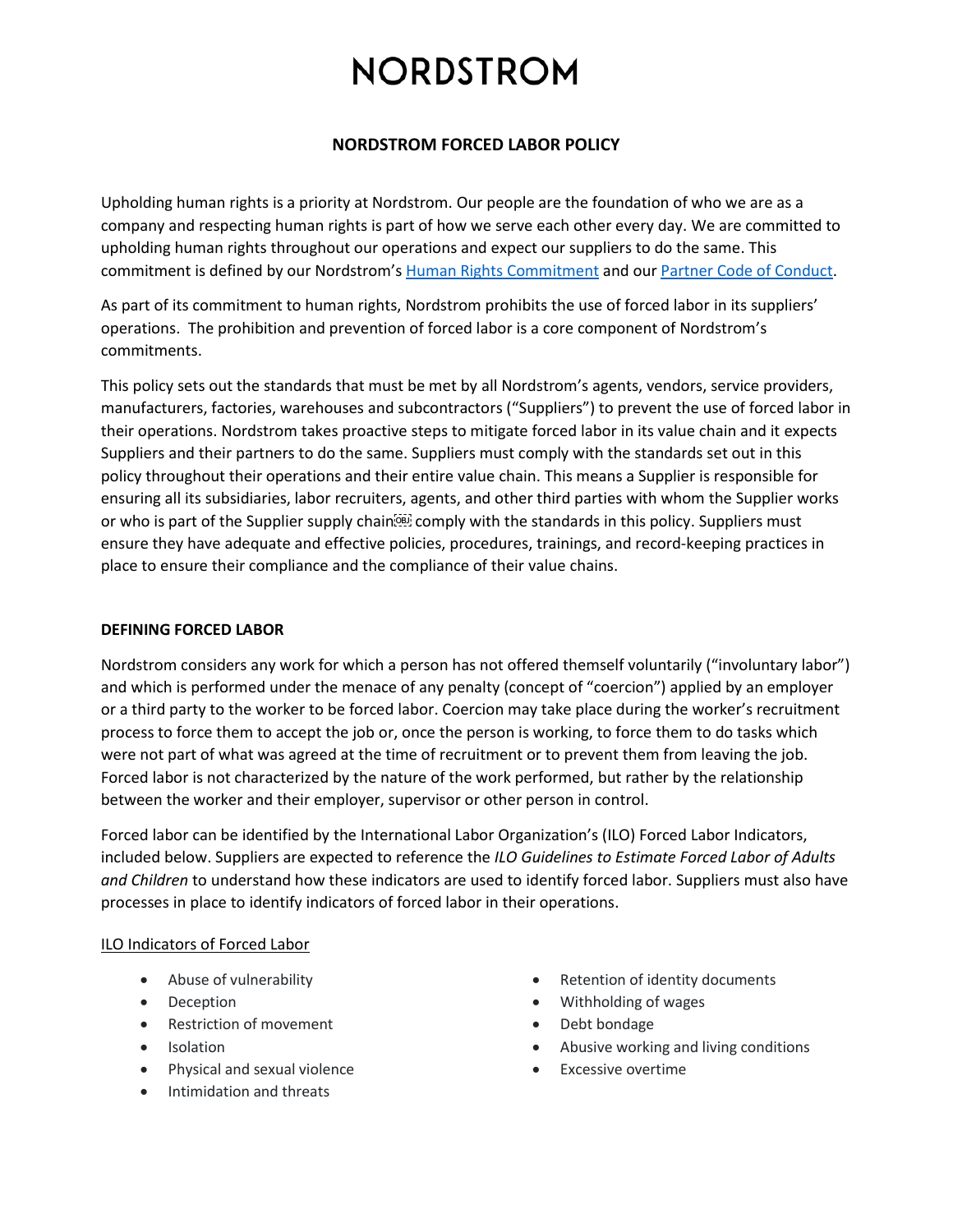#### **PREVENTION PRINCIPLES AND RESPONSIBLE RECRUITMENT**

Nordstrom's commitment to preventing forced labor is underpinned by its prevention principles which proactively mitigate the risk of forced labor. Suppliers must comply with these principles.

Migrant and contract labor is becoming increasingly important in global supply chains. We recognize that unethical recruitment practices may be enablers of forced labor. Because of this, Nordstrom has signed the [Commitment to Responsible Recruitment,](https://www.aafaglobal.org/AAFA/Solutions_Pages/Commitment_to_Responsible_Recruitment) an industry effort to address potential forced labor risks for migrant workers in the global supply chain. The Prevention Principles outlined below are inclusive of this commitment in an effort to safeguard the rights of workers, particularly migrant and contract workers, throughout our supply chain.

#### **Prevention Principles**

Workers must be paid for all work performed.

# **Fees and Expenses**

• Suppliers must not charge workers any recruitment fees or other related costs to secure their employment. If workers have paid such fees, Suppliers must reimburse workers for the fees. Suppliers must not charge workers for or have wages deducted for living expenses, such as food, housing, transportation, or equipment unless they are explicitly included in their employment contract. Recruitment fees and related costs are defined by the *ILO's Definition of Recruitment Fees and related Costs.*

# **Freedom of Movement**

- Suppliers must allow workers to enter and leave work facilities at will, to move freely within their workspace, and must not physically confine workers.
- Suppliers must give workers access to drinking water and toilet facilities.
- Suppliers must not require workers to live in employer-provided or arranged residences. If voluntary employer-provided housing is available for workers, workers may not be subject to curfews.
- Suppliers must allow workers, including migrant workers, to return to their homes (including home countries) during annual or personal leave without paying any form of deposit or being threatened with penalties or termination.
- Suppliers must not prevent or discourage workers from contacting their country's Embassy or Consulate.

# **Employment Contracts**

- Suppliers must give workers an employment contract that states all terms and conditions of the worker's employment, including wages, benefits, scope of work, working hours, location of work, living conditions and associated costs, and work-related hazards.
- Workers must voluntarily agree to their employment contract prior to starting employment. Once agreed to, the terms or conditions of a worker's employment may not be unilaterally changed to provide less favorable employment terms than what was agreed upon.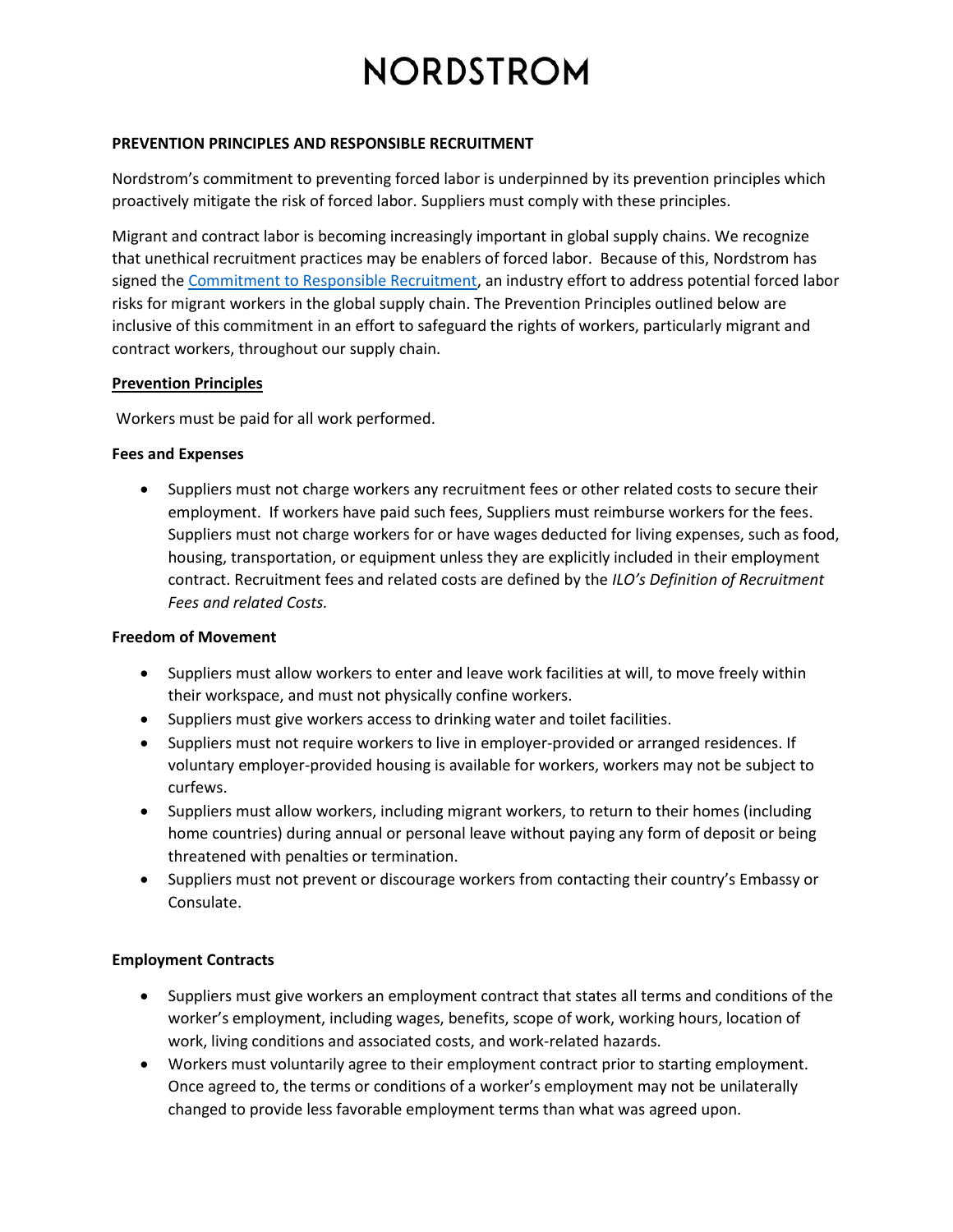- Suppliers must provide migrant workers with their employment contracts prior to the worker's departure from their country of origin.
- Suppliers must provide workers' employment contract in a language the worker understands. If a worker cannot read, Suppliers must explain the workers employment contract verbally to them.
- Suppliers must allow workers to resign or terminate their employment contract subject to the terms of the employment contract or local law.

# **Prison Labor**

• Suppliers must not employ prison labor, whether directly or indirectly through a labor agent or as part of a government-sanctioned rehabilitation program.

# **Surveillance**

- Suppliers must not use surveillance to control worker freedom of movement or to intimidate workers.
- Suppliers must not use worker data to facilitate conditions of involuntary labor or menace of penalty.

# **Access to Worker Documents**

• Suppliers must not retain, confiscate, destroy, or withhold any original personal identification and immigration documents (e.g., passport, national ID, school certificate, work permit, etc.). Workers must have unrestricted and immediate access to these documents.

# **NON-RETALIATION**

• Suppliers must not retaliate against workers for raising concerns or providing information regarding employment practices that could indicate forced labor.

# **REPORTING AND REMEDIATING VIOLATIONS**

Suppliers must immediately notify Nordstrom of any violations of this policy or the principles above that are found in the Suppliers' own operations or their supply chain's operations. Concerns should be reported by visitin[g www.npg.ethicspoint.com](http://www.npg.ethicspoint.com/) or by calling toll-free 1.844.852.4175. Nordstrom will review and may terminate its relationship with any Supplier that violates this policy.

Nordstrom is committed to partnering with Suppliers to remediate any violations of this policy.